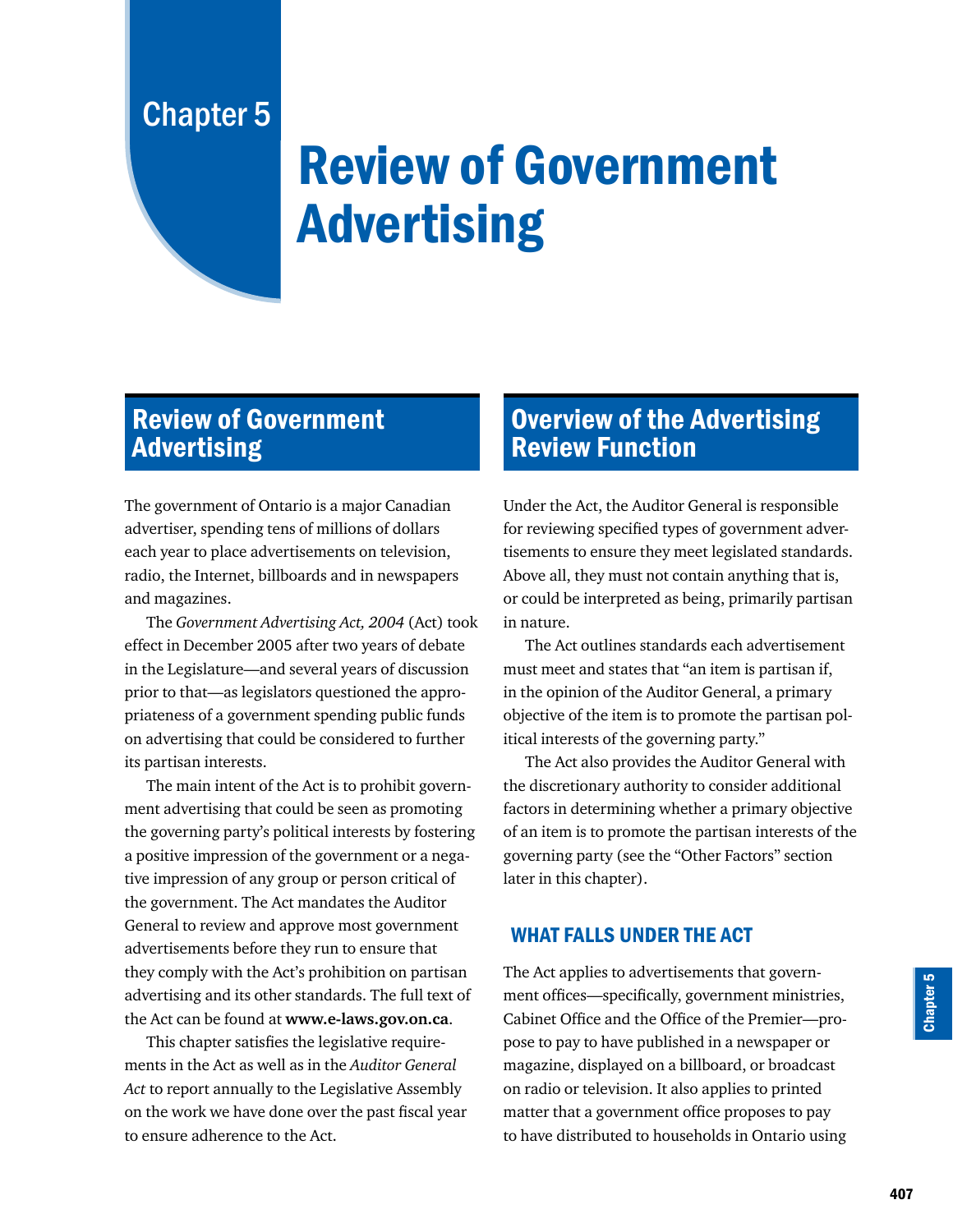unaddressed bulk mail or another method of bulk delivery. Advertisements meeting any of these definitions are known as "reviewable" items and must be submitted to my Office for review and approval before they can run.

The Act excludes from review job advertisements and notices to the public required by law. Advertisements on the provision of goods and services to a government office, and those on urgent matters affecting public health or safety, are also excluded.

Although the following are not specifically excluded, we have come to a mutual understanding with the government that they are not subject to the Act:

- online advertising; and
- brochures, newsletters, consultation documents, reports and other similar materials or publications.

The Act requires government offices to submit every reviewable item to our Office. The government office cannot publish, display, broadcast, distribute or disseminate the submitted item until the head of that office, usually the deputy minister, receives notice, or is deemed to have received notice, that the advertisement has been approved.

The Auditor General's Office, by regulation, has seven business days to render its decision. If we do not give notice within this time, the government office is deemed to have received notice that the item meets the standards of the Act, and the item may be run.

If my Office notifies the government office that the item does not meet the standards, the item may not be used. However, the government office may submit a revised version of the rejected item for another review. As with the first submission, my Office has seven days to render a decision. Under the Act, all decisions of the Auditor General are final.

Approval of an advertisement is valid for one year, although my Office can rescind an approval if we determine that new circumstances leave the impression that the ad has become partisan.

A pre-review is also available to government offices wishing us to examine an early version of an ad. This can be a script or storyboard, provided that it reasonably reflects the item as it is intended to appear when completed. Pre-reviews help limit the time and money spent to develop ads containing material that could be deemed objectionable under the Act. A pre-review is strictly voluntary on our part and is outside the statutory requirements of the Act.

If material submitted for pre-review appears to violate the Act, we provide an explanation to the government office. If it appears to meet the standards of the Act, we so advise the government office. However, before the advertisement can be used, the government office must submit it in finished form so we can review it to ensure that it still meets the standards of the Act.

#### STANDARDS FOR PROPOSED ADVERTISEMENTS

In conducting its review, the Auditor General's Office determines whether the proposed advertisement meets the standards of the Act, which are:

- The item must be a reasonable means of achieving one or more of the following objectives:
	- to inform the public of current or proposed government policies, programs or services;
	- to inform the public of its rights and responsibilities under the law;
	- to encourage or discourage specific social behaviour in the public interest; and/or
	- to promote Ontario, or any part of the province, as a good place to live, work, invest, study or visit, or to promote any economic activity or sector of Ontario's economy.
- The item must include a statement that it is paid for by the government of Ontario.
- The item must not include the name, voice or image of a member of the Executive Council (cabinet) or a member of the Legislative Assembly (unless the primary target audience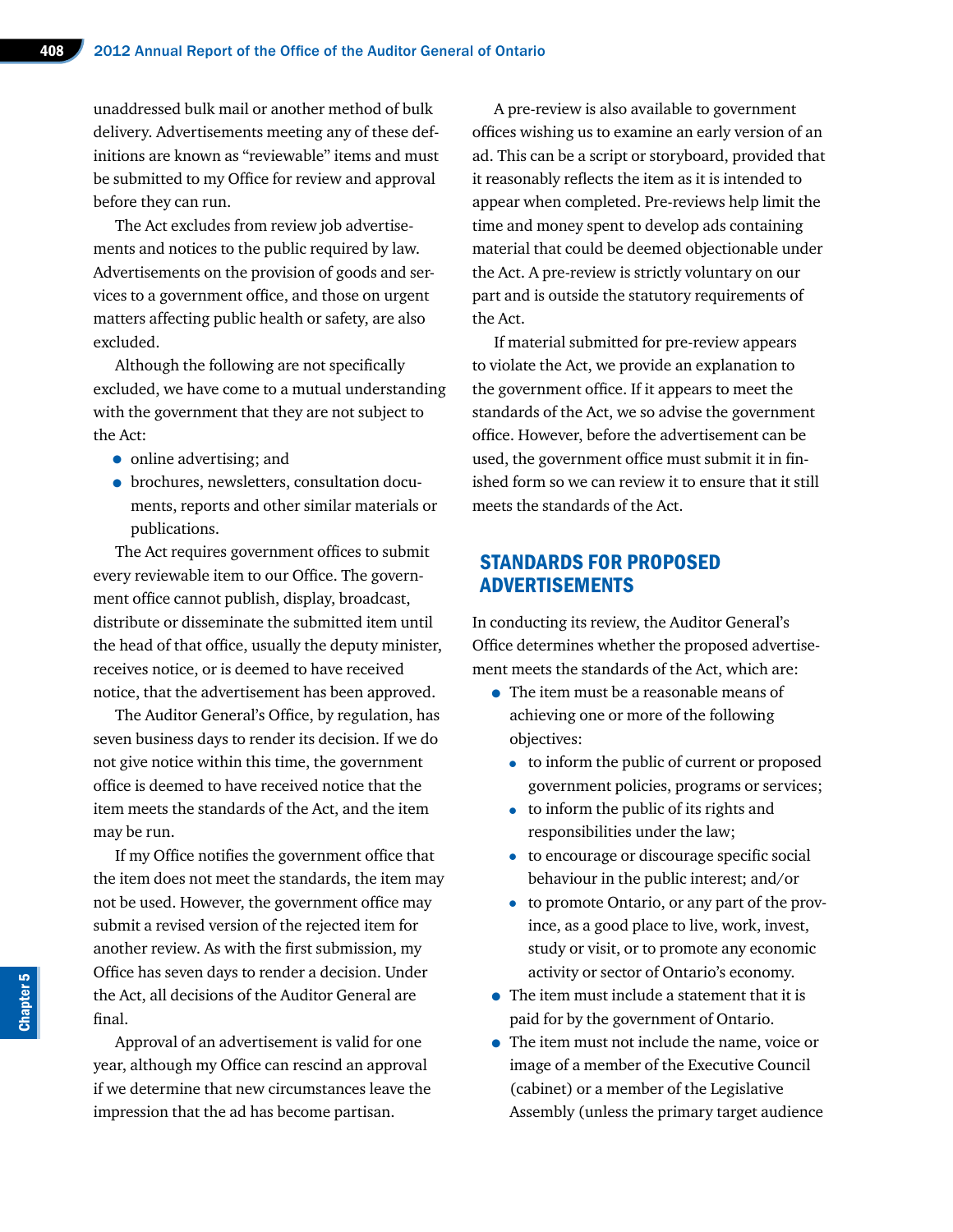is located outside Ontario, in which case the item is exempt from this requirement).

- The item must not have a primary objective of fostering a positive impression of the governing party, or a negative impression of a person or entity critical of the government.
- The item must not be partisan; that is, in the opinion of the Auditor General, it cannot have as a primary objective the promotion of the partisan interests of the governing party.

## OTHER FACTORS

In addition to the specific statutory standards above, the Act allows the Auditor General to consider additional factors to determine whether a primary objective of an item is to promote the partisan interests of the governing party. In general, these additional factors relate to the overall impression conveyed by the ad and how it is likely to be perceived. Consideration is given to whether it includes certain desirable attributes and avoids certain undesirable ones, as follows:

- Each item should:
	- contain subject matter relevant to government responsibilities (that is, the government should have direct and substantial responsibilities for the specific matters dealt with in the item);
	- present information objectively, in tone and content, with facts expressed clearly and accurately, using unbiased and objective language;
	- emphasize facts and/or explanations, rather than the political merits of proposals; and
	- enable the audience to distinguish between fact on the one hand and comment, opinion or analysis on the other.
- Items should not:
	- use colours, logos and/or slogans commonly associated with the governing party;
	- inappropriately personalize (for instance, by attacking opponents or critics);
- directly or indirectly attack, ridicule, criticize or rebut the views, policies or actions of those critical of the government;
- intentionally promote, or be perceived as promoting, political-party interests (to this end, consideration is also given to the timing of the message, the audience it is aimed at and the overall environment in which the message will be communicated);
- deliver self-congratulatory or imagebuilding messages;
- deal with matters such as a policy proposal where no decision has been made, unless the item provides a balanced explanation of both the benefits and the disadvantages;
- present pre-existing policies, products, services or activities as if they were new; or
- use a uniform resource locator (URL) to direct readers, viewers or listeners to a web page with content that may not meet the standards of the Act (see "Websites" in the following section).

#### OTHER REVIEW PROTOCOLS

Since taking on responsibility for the review of government advertising, my Office has tried to clarify, in co-operation with government offices, areas where the Act is silent. What follows is a brief description of the main areas that have required clarification over the years.

#### **Websites**

Although websites are not specifically reviewable under the Act, we believe that a website, Quick Response Code or similar linkage used in an advertisement is an extension of the ad. Following discussions with the government in 2005, we came to an agreement that the first page, or "click," of a website cited in a reviewable item would be included in our review. We consider only the content of the first click, unless that first click is a gateway page, in which case we review the next page. We examine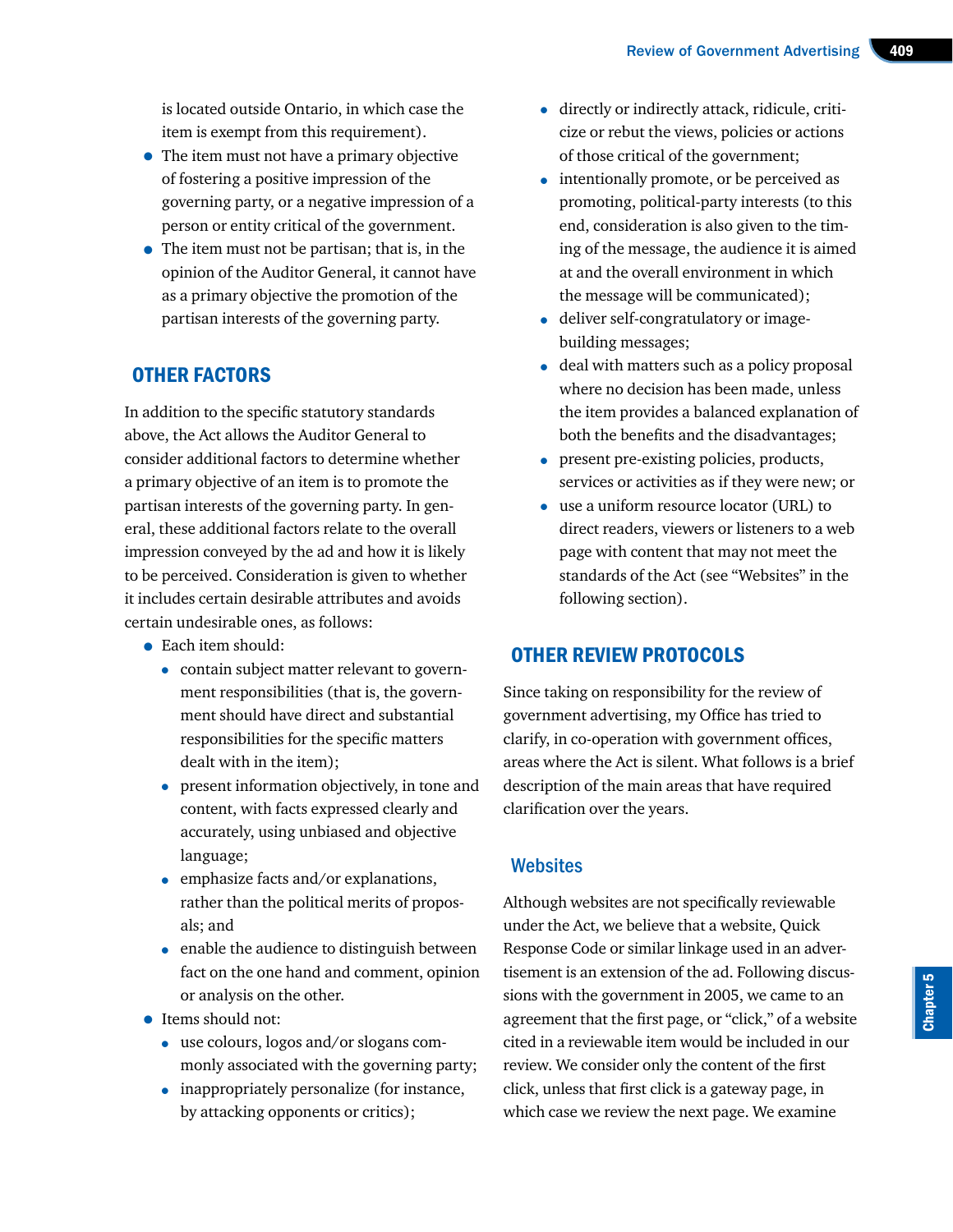this page for any content that may not meet the standards of the Act. For example, the page must not include a minister's name or photo, any selfcongratulatory messages or any content that attacks the policies or opinions of others.

### Third-party Advertising

Government funds provided to third parties are sometimes used for advertising. The government and my Office have agreed that third-party advertising must be submitted for review if it meets all three of the following criteria:

- a government office provides the third party with funds intended to pay part or all of the cost of publishing, displaying, broadcasting or distributing the item;
- the government grants the third party permission to use the Ontario logo or another official provincial visual identifier in the item; and
- the government office approves the content of the item.

#### Social Media

Social media was in its infancy when the Act came into effect in 2005. However, its use has grown exponentially in recent years. This year, for the first time, our Office received ads for approval with icons pointing to the government's presence on social-media sites. Although the Act is silent on this, we reached an agreement with the government that our Office will perform an initial scan of any socialmedia channel cited in an ad to ensure that there are no partisan references. However, we recognize that content on these networks changes frequently and can at times be beyond the control of the government office.

#### Event/Conference Program Advertisements

Government advertisements sometimes appear in programs and other materials distributed at public events such as conferences and trade shows. Our

Office took the view that these ads should be subject to the Act because they serve a purpose similar to magazines and other print media. Often, these ads are run free of charge because the government has financially sponsored the event. We therefore consider that the government indirectly paid for the "free" advertisement. The government has agreed with this approach, and these items must be submitted for review.

#### Government Recruitment Advertisements

As previously noted, the Act excludes job advertisements from review. We have interpreted this exemption as applying to advertising for specific government jobs, but not to broad-ranging generic recruitment campaigns. The government has agreed with our interpretation and, as a result, generic recruitment campaigns must be submitted to my Office for review.

## External Advisers

Under the *Auditor General Act*, the Auditor General can appoint an Advertising Commissioner to help to fulfill the requirements of the *Government Advertising Act, 2004*. Instead, my Office has engaged a number of external advisers to assist us in the review of submissions. The following advisers provided services to my Office during the 2011/12 fiscal year:

• Rafe Engle (J.D., L.L.M.) is a Toronto lawyer specializing in advertising, marketing, communications and entertainment law for a diverse group of clients in the for-profit and not-for-profit sectors. He also acts as the outside legal counsel for Advertising Standards Canada, and as Chair of its Advertising Standards Council. Before studying law, Mr. Engle acquired a comprehensive background in media, advertising and communications while working in the advertising industry.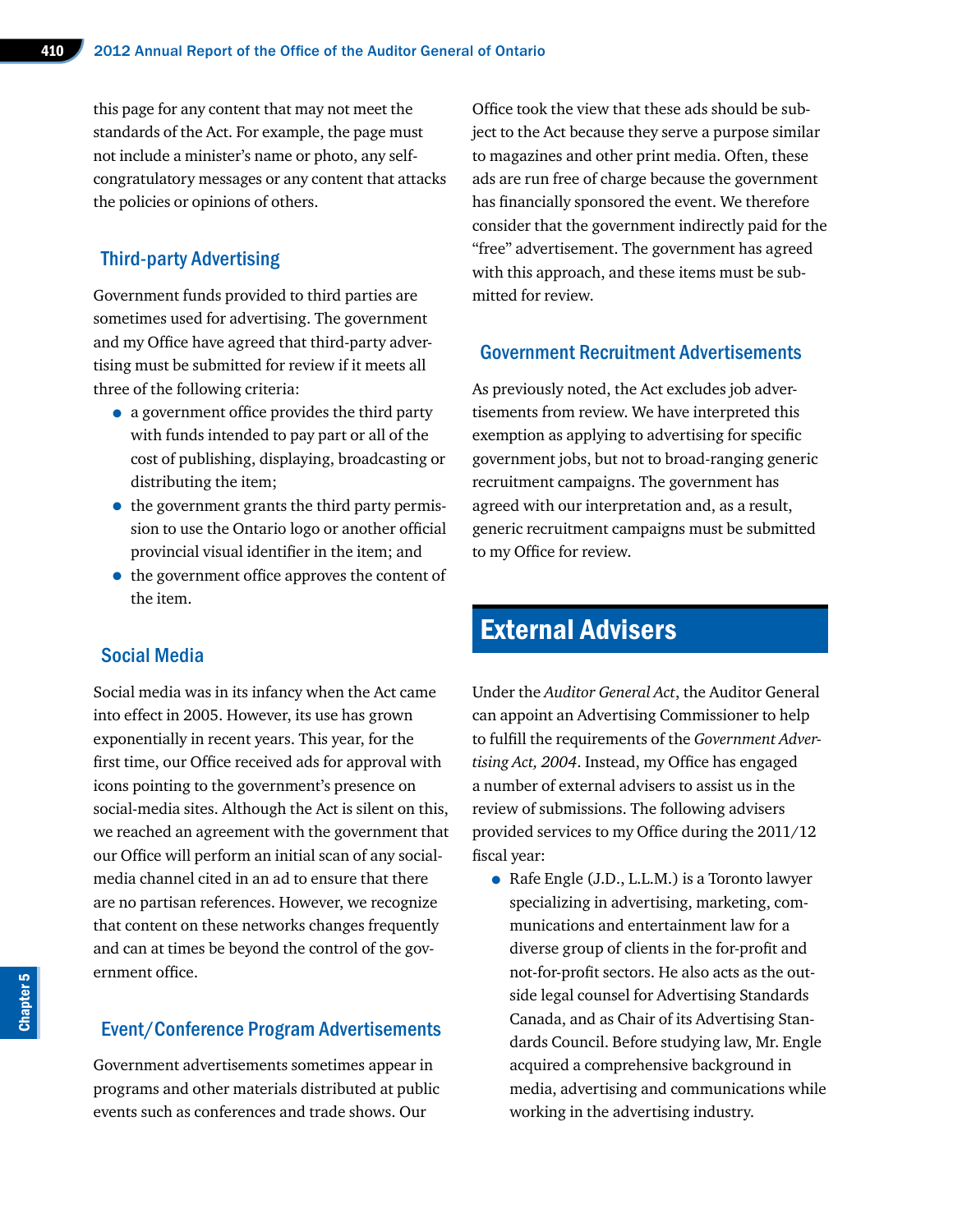- Jonathan Rose is Associate Professor of Political Studies at Queen's University. He is a leading Canadian academic with interests in political advertising and Canadian politics. Professor Rose has written a book on government advertising in Canada and a number of articles on the way in which political parties and governments use advertising.
- Joel Ruimy is a communications consultant with three decades of experience as a journalist, editor and producer covering Ontario and national politics in print and television.
- John Sciarra is the former director of operations in my Office. He was instrumental in implementing our advertising review function and overseeing our review responsibilities until his retirement in 2010.

These advisers provided valuable assistance in our review of government advertising this past year.

## Advertising Review Activity, 2011/12

### RESULTS OF OUR REVIEWS

During the 2011/12 fiscal year, we reviewed 565 individual advertising items in 121 final submissions, with a total value of \$34.8 million. This includes 38 ads, worth \$202,000, that had not been submitted to our Office for review, but should have been. This compares to 165 submissions, comprising 1,082 individual ads, with a total value of more than \$50 million last year.

We gave our decision within the required seven business days in all cases. The length of time required for a review and decision can vary, depending on the complexity of the ad and on other work priorities. Nevertheless, the average turnaround time during the past fiscal year was 3.2 business days.

We also examined eight pre-review submissions that contained 11 ads at a preliminary stage of

development. Because pre-reviews are voluntary on our part and outside the statutory requirements of the Act, they are second in priority to finished items. We nonetheless make every effort to complete them within a reasonable time. The average turnaround time for these submissions was 5.6 business days.

Of all the final submissions received in the 2011/12 fiscal year, we found two in violation:

- A radio campaign promoting the availability of free vaccinations for the rotavirus was rejected because it loosely resembled a Liberal Party of Ontario commercial that ran prior to the 2011 election on the medical screening of newborn infants. The Ministry of Health and Long-Term Care subsequently reworked the ad and resubmitted it, and we approved it.
- A print and radio campaign about agricultural risk-management programs was rejected because it violated section 6(1)5 of the Act, which says that an ad must not have as a primary objective to "foster a positive impression of the governing party." After quickly reworking the campaign, the Ministry of Agriculture, Food and Rural Affairs resubmitted it and we approved it.

We also rescinded approval for three digital video and television ads that were part of a Ministry of Health and Long-Term Care campaign on medical wait times after the Liberal Party of Ontario released an ad with strikingly similar visuals on the same subject prior to the 2011 election.

We also cited the Ministry of Finance for a violation of the Act after we found that the campaign for Ontario Savings Bonds, which we had earlier approved, contained a change to the approved web page that included a reference to the "McGuinty government." This contravenes section 6(1)3 of the Act, which says ads "must not include the name, voice or image of a member of the Executive Council or a member of the Assembly." The Ministry quickly corrected it.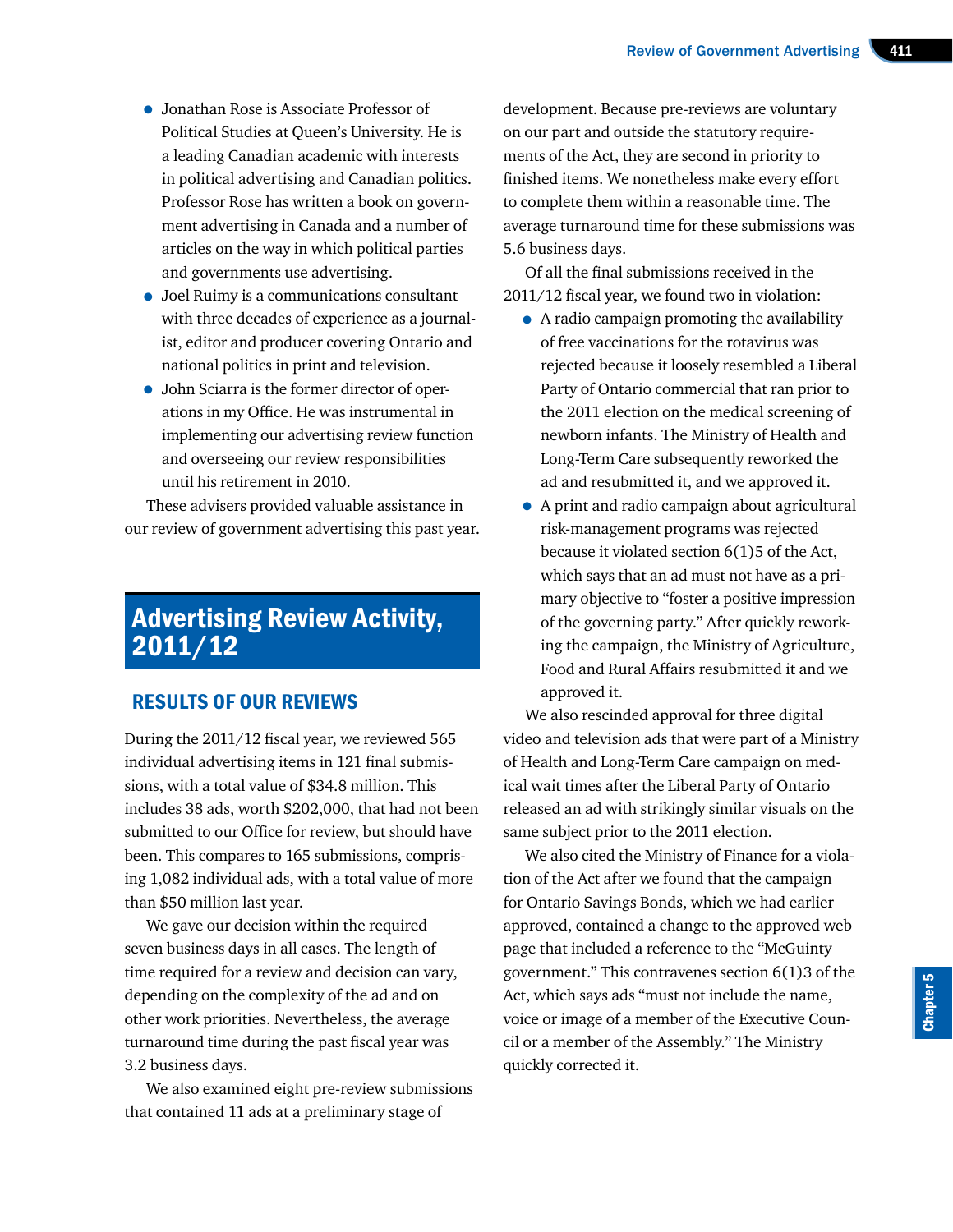We also noted contraventions of the Act—advertisements that ran without having first been submitted to us for review. They are as follows:

- The Ministry of the Attorney General advised us that it ran an ad in a publication for lawyers about a new mailing address for the Office of the Children's Lawyer without first submitting it for review. Had the ad been submitted, our Office would have approved it.
- The Ministry of Community and Social Services advised us that it had run an ad over the last six years about ministry services available to Toronto's francophone community without first submitting it for review. Had the ad been submitted, our Office would have approved it.
- The Ministry of Economic Development and Innovation advised us that its advertising agency inadvertently released an ad for publication although it had not yet been submitted to our Office for review. This ad was part of a large international campaign whose other elements were submitted to and approved by our Office. The Ministry and agency advised us they have since adopted new procedures to ensure this does not happen again. The ad in question was subsequently submitted and approved by our Office.
- We discovered through our expendituregathering process that the Ministry of Natural Resources ran 34 radio ads that it did not submit to our Office for review. The Ministry explained that these ads were about urgent matters regarding forest fires and therefore exempt from review under subsection 2(5) of the Act. We reviewed the ads and determined that 12 of them did not qualify for the exemption as they focused on fire prevention which, in our opinion, did not meet the intent of the Act with respect to the exclusion of urgent messages. While our Office prefers to be notified prior to the government running an ad on an urgent matter, it may not always be practical. We have therefore established an urgent-advertising process with the Ministry,

whereby our Office will be provided copies on a monthly basis of any urgent-advertising run.

• The Ministry of Tourism, Culture and Sport ran 23 ads in various media about Huronia Historical Parks and Fort William Historical Park without first submitting them to our Office. These attractions are part of the Ministry and therefore covered by the Act. These contraventions occurred in April, May and June 2011. Since we raised this issue with the Ministry in July 2011, it has been submitting such advertising for review.

#### OTHER MATTERS

#### Online Advertising

Online advertising has become an integral part of most marketing campaigns. Many of the government's large advertising campaigns include an online component and some campaigns even run entirely online. The Act does not cover online advertising. In the past, we have seen government online campaigns that would have been in violation of the Act if they had been submitted to our Office for review. In the 2011/12 fiscal year, the government spent more on Internet advertising than it did for advertising on television (excluding production costs). As the government's online advertising increases, we believe its exemption has become a significant loophole in the legislation that should be addressed if the intent of the Act is to be met for all government advertising. Our expenditure reporting at the end of this chapter does not include any Internet costs. We believe the time has come for the government to amend the Act to include Internet advertising.

#### Revised Government Advertising **Guidelines**

In the fall, our Office released updated Advertising Review Guidelines. The revised Guidelines provide government offices with an overview of the Act,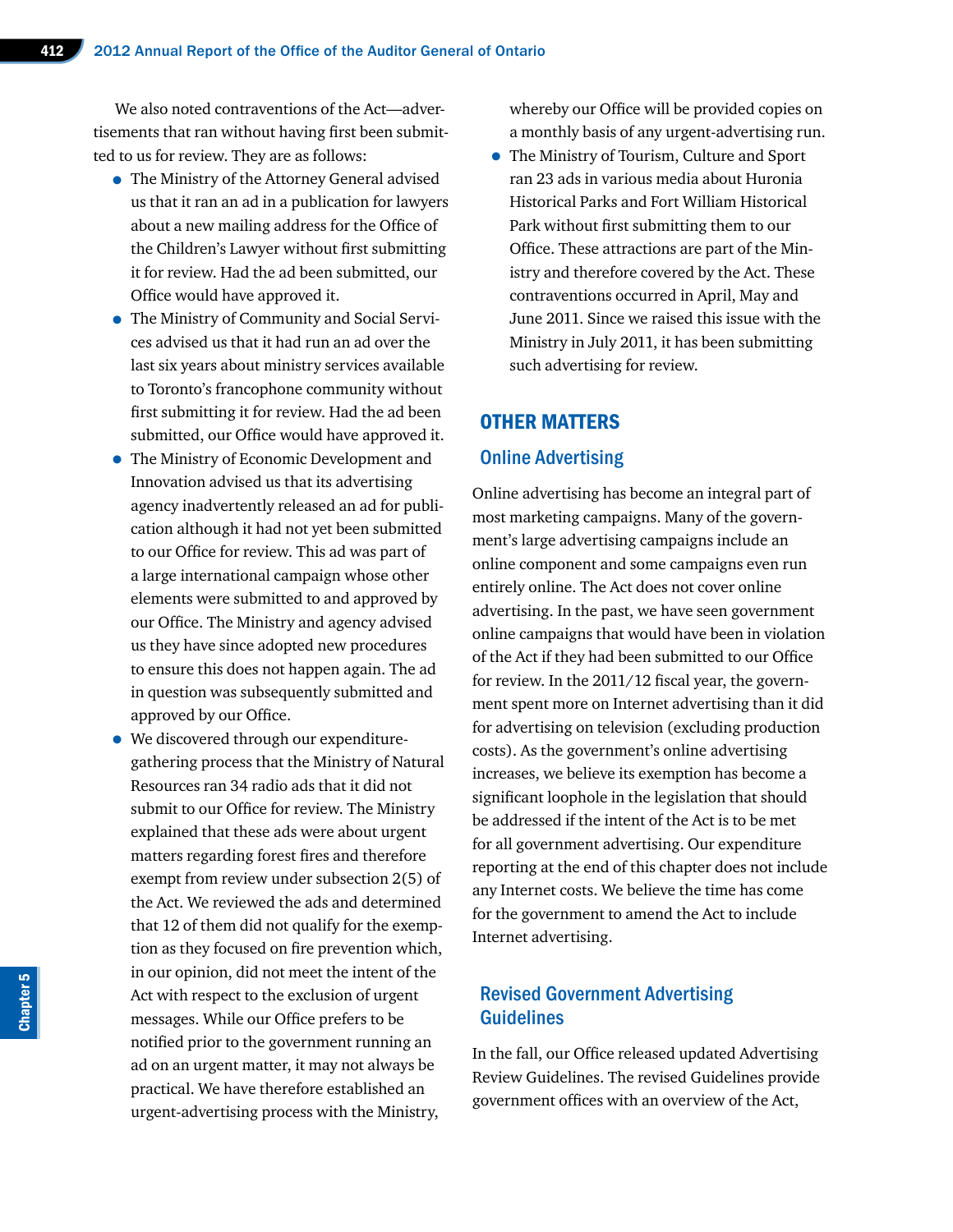explain our processes for submitting advertisements for review, and provide clarification on certain sections of the Act. They also reflect evolving practices adopted since the Act took effect seven years ago. We have posted the Guidelines on our website to provide ready access to staff in government offices.

## Expenditures on Advertisements and Printed **Matter**

The *Auditor General Act* requires that the Auditor General report annually to the Legislative Assembly on expenditures for advertisements and printed matter reviewable under the *Government Advertising Act, 2004*.

Figure 1 contains expenditure details of advertising campaigns reported to us by each ministry. In order to test the completeness and accuracy of the reported advertising expenditures, my Office reviewed selected payments to suppliers of advertising and creative services and their supporting documentation at selected ministries. We also performed certain compliance procedures with respect to the requirements of sections 2, 3, 4 and 8 of the *Government Advertising Act, 2004*. These deal with submission requirements and prohibition on the use of items pending the Auditor General's review. We found no matters of concern in our review work.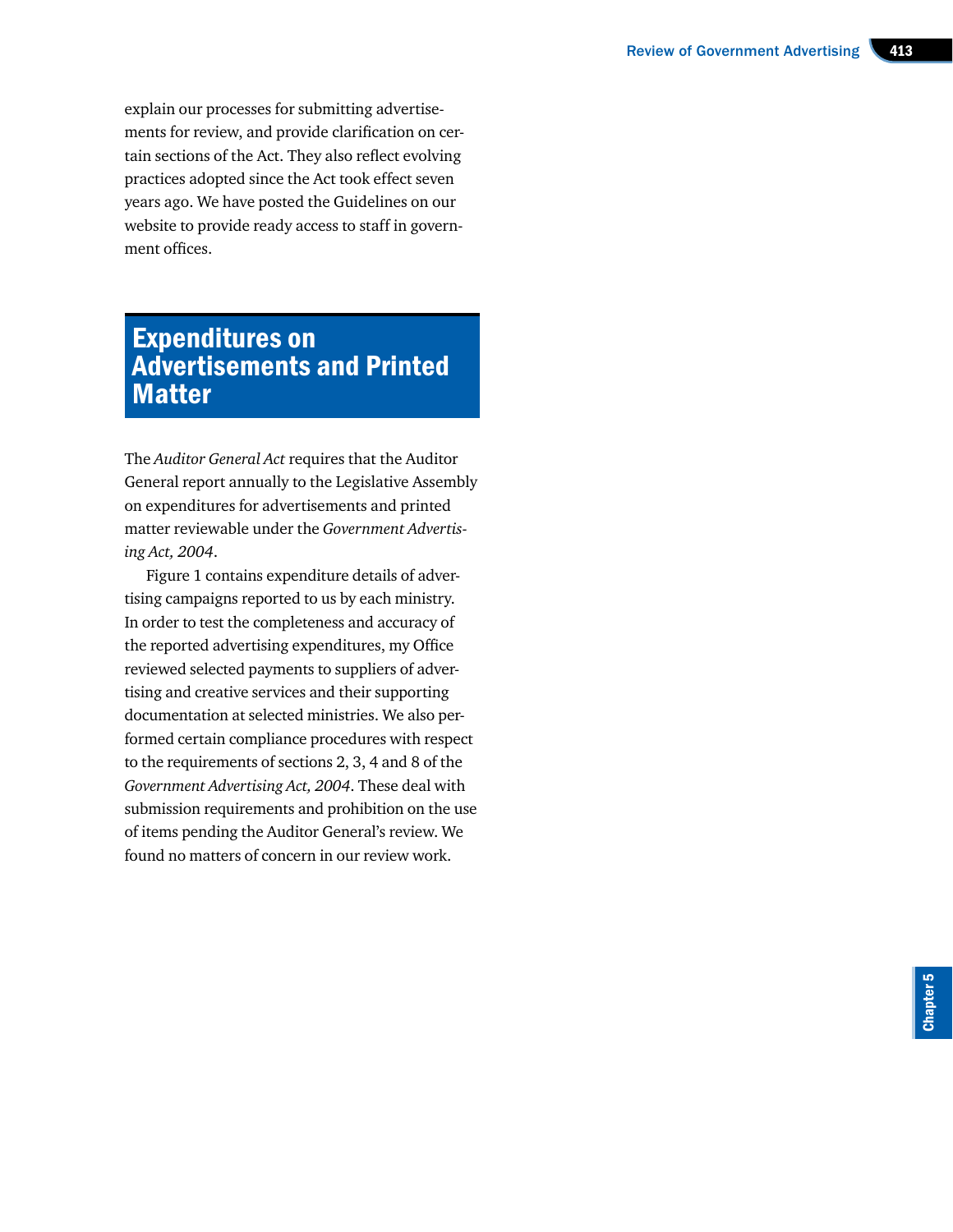#### Figure 1: Expenditures for Reviewable Advertisements and Printed Matter under the Government Advertising Act, 2004, April 1, 2011–March 31, 2012

Source of data: Ontario government offices

|                                                   | # of               | # of                     |                               |                          | <b>Third-party Costs (\$)</b> |                          |                          |
|---------------------------------------------------|--------------------|--------------------------|-------------------------------|--------------------------|-------------------------------|--------------------------|--------------------------|
| Ministry/Campaign Title                           | <b>Submissions</b> | <b>Items</b>             | <b>Agency Fees Production</b> |                          |                               | <b>Talent Bulk Mail</b>  | <b>Other</b>             |
| <b>Aboriginal Affairs</b>                         |                    |                          |                               |                          |                               |                          |                          |
| Infrastructure Signs                              | $\overline{2}$     | 22                       | $-$                           | 2,038                    | $-$                           | $\qquad \qquad -$        |                          |
| <b>Agriculture, Food and Rural Affairs</b>        |                    |                          |                               |                          |                               |                          |                          |
| Foodland Ontario <sup>1</sup>                     | $-$                | $\overline{\phantom{0}}$ | $-$                           | $\overline{\phantom{m}}$ | $-$                           | $-$                      | $\qquad \qquad -$        |
| Good Things Grow in Ontario                       | $\overline{4}$     | 64                       | 177,623                       | 109,286 227,789          |                               | $-$                      | 158                      |
| Invest in Ontario <sup>1</sup>                    | $\qquad \qquad -$  | $\overline{\phantom{m}}$ | $-$                           | $\overline{\phantom{m}}$ | $\qquad \qquad -$             | $-$                      |                          |
| Risk Management Programs <sup>4</sup>             | $2\overline{ }$    | 12                       | $-$                           | $\overline{\phantom{m}}$ | $-$                           | $\qquad \qquad -$        |                          |
| <b>Attorney General</b>                           |                    |                          |                               |                          |                               |                          |                          |
| Notice to the Legal Profession                    | 1                  | 1                        | $-$                           | $\overline{\phantom{m}}$ | $-$                           |                          |                          |
| Notice to the Legal Profession <sup>3</sup>       | $-$                | 1                        | $\equiv$                      | $\qquad \qquad -$        |                               | $\overline{\phantom{0}}$ |                          |
| <b>Citizenship and Immigration</b>                |                    |                          |                               |                          |                               |                          |                          |
| Global Experience Ontario                         | $\overline{2}$     | $\overline{2}$           | $\overline{\phantom{m}}$      | $\overline{\phantom{m}}$ | $-$                           | $-$                      | 40                       |
| Order of Ontario                                  |                    | 23                       | 3,488                         | $-$                      | $\overline{\phantom{m}}$      | $-$                      | 220                      |
| Remembrance Day                                   |                    | 8                        | 1,111                         | $\qquad \qquad -$        | $\qquad \qquad -$             | $\qquad \qquad -$        | 184                      |
| <b>Community and Social Services</b>              |                    |                          |                               |                          |                               |                          |                          |
| Social Service Contact Numbers <sup>3</sup>       | $-$                |                          | $-$                           | $\overline{\phantom{m}}$ | $\qquad \qquad -$             |                          |                          |
| <b>Community Safety and Correctional Services</b> |                    |                          |                               |                          |                               |                          |                          |
| <b>Arrive Alive</b>                               | 1                  | $\mathbf 1$              | $ \,$                         | $\overline{\phantom{m}}$ | $\qquad \qquad -$             | $\qquad \qquad -$        |                          |
| <b>Cyber Safety</b>                               |                    | $\mathbf{1}$             | $-$                           | 18,000                   | $-$                           | $\qquad \qquad -$        |                          |
| RIDE <sup>1</sup>                                 | $\qquad \qquad -$  |                          | $\overline{\phantom{m}}$      | $\overline{\phantom{m}}$ | $-$                           | $-$                      | $\qquad \qquad -$        |
| RIDE <sup>2</sup>                                 | 1                  | 8                        | $\equiv$                      | $\overline{\phantom{m}}$ | 27,415                        | $\overline{\phantom{m}}$ | 612                      |
| <b>Economic Development and Trade</b>             |                    |                          |                               |                          |                               |                          |                          |
| <b>Business Immigration</b>                       | $\mathbf{3}$       | 13                       | 13,912                        | 3,400                    | $\overline{\phantom{0}}$      | $ \,$                    | 401                      |
| Business Immigration <sup>1</sup>                 | $\qquad \qquad -$  | $\qquad \qquad -$        | $\overline{\phantom{m}}$      | $\overline{\phantom{m}}$ | $-$                           | $\overline{\phantom{0}}$ | $\overline{\phantom{m}}$ |
| Go North <sup>1</sup>                             | $\qquad \qquad -$  | $\overline{\phantom{0}}$ | $-340$                        | 959                      | $-$                           | $-$                      | 191                      |
| Invest Ontario                                    | 4                  | 26                       | 54,629                        | 3,146                    | 6,000                         | $-$                      | $17\,$                   |
| Invest Ontario <sup>1</sup>                       | $\qquad \qquad -$  | $\overline{\phantom{0}}$ | 100,194                       | 5,892                    | 6,000                         | $-$                      | 4,492                    |
| <b>Ontario Exports</b>                            | $\mathbf{1}$       | $\mathbf{1}$             | 528                           | $\overline{\phantom{m}}$ | $\qquad \qquad -$             | $\qquad \qquad -$        |                          |
| Ontario Exports <sup>1</sup>                      | $-$                | $\overline{\phantom{m}}$ | 11,106                        | 72                       | $-$                           | $\qquad \qquad -$        |                          |
| Your Next Big Idea <sup>2</sup>                   | 3 <sup>1</sup>     | 27                       | 569,148                       | 236,917                  | $-$                           | $-$                      | 520                      |
| Your Next Big Idea <sup>6</sup>                   | 1                  | $\mathbf{1}$             | $\equiv$                      | $-$                      | $-$                           | $\overline{\phantom{m}}$ |                          |
| <b>Education</b>                                  |                    |                          |                               |                          |                               |                          |                          |
| Full-day Kindergarten                             | $2^{\circ}$        | 13                       | 15,443                        | 9,686                    | 30,422                        | $\overline{\phantom{m}}$ |                          |
| Full-day Kindergarten <sup>1</sup>                | $-$                | $\overline{\phantom{m}}$ | $\equiv$                      | $\overline{\phantom{m}}$ | $\sim$ $-$                    | $-$                      |                          |

1. Reported in 2011, but more costs in 2012.

2. Reported in 2012, but more costs in 2013.

3. Contravention—ad was not submitted for review, but reported by Ministry.

4. Violation—ad was reviewed, but did not meet the required standards, then resubmitted and approved.

6. Contravention—ad was published before being reviewed, then submitted and approved.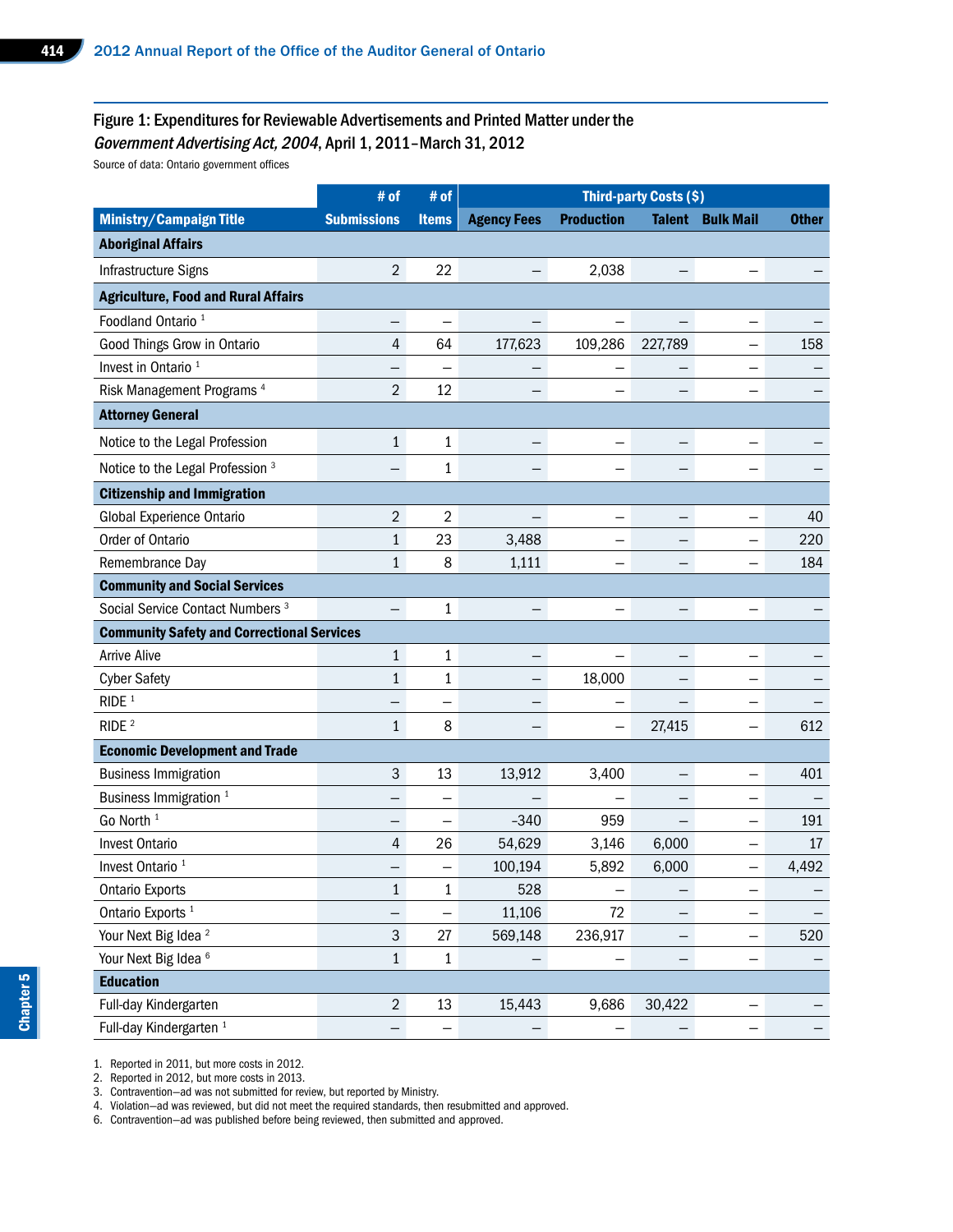| Radio<br><b>Print</b><br>Out-of-Home*<br>(S)<br>$\equiv$<br>$-1$<br>$\equiv$<br>$ \,$<br>329<br>20,581<br>$\left\vert -\right\vert$<br>$\overline{\phantom{m}}$<br>517,474<br>740,793<br>380,823<br>$-$<br>7,938<br>$\equiv$<br>$\overline{\phantom{m}}$<br>$-$<br>92,648<br>40,163<br>$\overline{\phantom{0}}$<br>$\overline{\phantom{m}}$<br>1,827<br>$-1$<br>$-$<br>$-$<br>3,574<br>$\overline{a}$<br>$-1$<br>$ \,$<br>1,250<br>248<br>$ \,$<br>$-$<br>140,582<br>$\overline{\phantom{0}}$<br>$\overline{\phantom{0}}$<br>$\overline{\phantom{m}}$<br>30,174<br>$\sim$ .<br>$\overline{\phantom{0}}$<br>$ \,$<br>2,052<br>$-1$<br>$ \,$<br>$ \,$<br>1,831<br>$ \,$<br>$ \,$<br>$-$<br>$\equiv$<br>$ \,$<br>$\overline{\phantom{m}}$<br>$-$<br>$\equiv$<br>$\equiv$<br>$-$<br>$ \,$<br>$\equiv$<br>$\overline{\phantom{0}}$<br>$-$<br>$\overline{\phantom{m}}$<br>30,683<br>$-$<br>$-$<br>$ \,$<br>$-10,202$<br>$\overline{\phantom{m}}$<br>$-$<br>$-$<br>500<br>$-5,077$<br>$-$<br>$-$<br>122,330<br>$-$<br>$-$<br>$\overline{\phantom{m}}$<br>71,910<br>$\equiv$<br>$\qquad \qquad -$<br>$-$<br>$\left\vert -\right\vert$<br>5,500<br>$ \,$<br>$\qquad \qquad -$<br>11,439<br>$-1$<br>$-$<br>$ \,$<br>5,125,369<br>336,034<br>$\hspace{0.1mm}-\hspace{0.1mm}$<br>$ \,$<br>$\sim$ .<br>$\hspace{0.1mm}-\hspace{0.1mm}$<br>$\overline{a}$<br>$\leftarrow$<br>$\left\vert -\right\vert$<br>$ \,$<br>$ \,$<br>$\overline{a}$<br>$-1$<br>$\overline{a}$<br>$ \,$ | <b>Campaign</b>        | Ad Value <sup>t</sup> |     | <b>Media Costs (\$)</b> |                    |
|-----------------------------------------------------------------------------------------------------------------------------------------------------------------------------------------------------------------------------------------------------------------------------------------------------------------------------------------------------------------------------------------------------------------------------------------------------------------------------------------------------------------------------------------------------------------------------------------------------------------------------------------------------------------------------------------------------------------------------------------------------------------------------------------------------------------------------------------------------------------------------------------------------------------------------------------------------------------------------------------------------------------------------------------------------------------------------------------------------------------------------------------------------------------------------------------------------------------------------------------------------------------------------------------------------------------------------------------------------------------------------------------------------------------------------------------------------------------|------------------------|-----------------------|-----|-------------------------|--------------------|
|                                                                                                                                                                                                                                                                                                                                                                                                                                                                                                                                                                                                                                                                                                                                                                                                                                                                                                                                                                                                                                                                                                                                                                                                                                                                                                                                                                                                                                                                 | Total (\$)             |                       |     |                         | TV                 |
|                                                                                                                                                                                                                                                                                                                                                                                                                                                                                                                                                                                                                                                                                                                                                                                                                                                                                                                                                                                                                                                                                                                                                                                                                                                                                                                                                                                                                                                                 |                        |                       |     |                         |                    |
|                                                                                                                                                                                                                                                                                                                                                                                                                                                                                                                                                                                                                                                                                                                                                                                                                                                                                                                                                                                                                                                                                                                                                                                                                                                                                                                                                                                                                                                                 | 2,038                  |                       |     |                         | $\left  - \right $ |
|                                                                                                                                                                                                                                                                                                                                                                                                                                                                                                                                                                                                                                                                                                                                                                                                                                                                                                                                                                                                                                                                                                                                                                                                                                                                                                                                                                                                                                                                 |                        |                       |     |                         |                    |
|                                                                                                                                                                                                                                                                                                                                                                                                                                                                                                                                                                                                                                                                                                                                                                                                                                                                                                                                                                                                                                                                                                                                                                                                                                                                                                                                                                                                                                                                 | 2,975,618              |                       |     |                         | 2,954,708          |
|                                                                                                                                                                                                                                                                                                                                                                                                                                                                                                                                                                                                                                                                                                                                                                                                                                                                                                                                                                                                                                                                                                                                                                                                                                                                                                                                                                                                                                                                 | 2,476,127              |                       |     |                         | 322,181            |
|                                                                                                                                                                                                                                                                                                                                                                                                                                                                                                                                                                                                                                                                                                                                                                                                                                                                                                                                                                                                                                                                                                                                                                                                                                                                                                                                                                                                                                                                 | 7,938                  |                       |     |                         | $\equiv$           |
|                                                                                                                                                                                                                                                                                                                                                                                                                                                                                                                                                                                                                                                                                                                                                                                                                                                                                                                                                                                                                                                                                                                                                                                                                                                                                                                                                                                                                                                                 | 132,811                |                       |     |                         | $\equiv$           |
|                                                                                                                                                                                                                                                                                                                                                                                                                                                                                                                                                                                                                                                                                                                                                                                                                                                                                                                                                                                                                                                                                                                                                                                                                                                                                                                                                                                                                                                                 |                        |                       |     |                         |                    |
|                                                                                                                                                                                                                                                                                                                                                                                                                                                                                                                                                                                                                                                                                                                                                                                                                                                                                                                                                                                                                                                                                                                                                                                                                                                                                                                                                                                                                                                                 | 1,827                  |                       |     |                         | $\equiv$           |
|                                                                                                                                                                                                                                                                                                                                                                                                                                                                                                                                                                                                                                                                                                                                                                                                                                                                                                                                                                                                                                                                                                                                                                                                                                                                                                                                                                                                                                                                 | 3,574                  |                       |     |                         | $\equiv$           |
|                                                                                                                                                                                                                                                                                                                                                                                                                                                                                                                                                                                                                                                                                                                                                                                                                                                                                                                                                                                                                                                                                                                                                                                                                                                                                                                                                                                                                                                                 |                        |                       |     |                         |                    |
|                                                                                                                                                                                                                                                                                                                                                                                                                                                                                                                                                                                                                                                                                                                                                                                                                                                                                                                                                                                                                                                                                                                                                                                                                                                                                                                                                                                                                                                                 | 1,538                  |                       |     |                         | $\equiv$           |
|                                                                                                                                                                                                                                                                                                                                                                                                                                                                                                                                                                                                                                                                                                                                                                                                                                                                                                                                                                                                                                                                                                                                                                                                                                                                                                                                                                                                                                                                 | 144,290                |                       |     |                         | $\equiv$           |
|                                                                                                                                                                                                                                                                                                                                                                                                                                                                                                                                                                                                                                                                                                                                                                                                                                                                                                                                                                                                                                                                                                                                                                                                                                                                                                                                                                                                                                                                 | 31,469                 |                       |     |                         | $\equiv$           |
|                                                                                                                                                                                                                                                                                                                                                                                                                                                                                                                                                                                                                                                                                                                                                                                                                                                                                                                                                                                                                                                                                                                                                                                                                                                                                                                                                                                                                                                                 |                        |                       |     |                         |                    |
|                                                                                                                                                                                                                                                                                                                                                                                                                                                                                                                                                                                                                                                                                                                                                                                                                                                                                                                                                                                                                                                                                                                                                                                                                                                                                                                                                                                                                                                                 | 2,052                  |                       |     |                         | $\equiv$           |
|                                                                                                                                                                                                                                                                                                                                                                                                                                                                                                                                                                                                                                                                                                                                                                                                                                                                                                                                                                                                                                                                                                                                                                                                                                                                                                                                                                                                                                                                 |                        |                       |     |                         |                    |
|                                                                                                                                                                                                                                                                                                                                                                                                                                                                                                                                                                                                                                                                                                                                                                                                                                                                                                                                                                                                                                                                                                                                                                                                                                                                                                                                                                                                                                                                 | 1,831                  |                       |     |                         | $\equiv$           |
|                                                                                                                                                                                                                                                                                                                                                                                                                                                                                                                                                                                                                                                                                                                                                                                                                                                                                                                                                                                                                                                                                                                                                                                                                                                                                                                                                                                                                                                                 | 73,334                 |                       |     |                         | 55,334             |
|                                                                                                                                                                                                                                                                                                                                                                                                                                                                                                                                                                                                                                                                                                                                                                                                                                                                                                                                                                                                                                                                                                                                                                                                                                                                                                                                                                                                                                                                 | $-367$ <sup>a</sup>    |                       |     |                         | $-367$             |
|                                                                                                                                                                                                                                                                                                                                                                                                                                                                                                                                                                                                                                                                                                                                                                                                                                                                                                                                                                                                                                                                                                                                                                                                                                                                                                                                                                                                                                                                 | 136,082                |                       |     |                         | 108,055            |
|                                                                                                                                                                                                                                                                                                                                                                                                                                                                                                                                                                                                                                                                                                                                                                                                                                                                                                                                                                                                                                                                                                                                                                                                                                                                                                                                                                                                                                                                 |                        |                       |     |                         |                    |
|                                                                                                                                                                                                                                                                                                                                                                                                                                                                                                                                                                                                                                                                                                                                                                                                                                                                                                                                                                                                                                                                                                                                                                                                                                                                                                                                                                                                                                                                 | 60,859                 |                       |     |                         | 12,463             |
|                                                                                                                                                                                                                                                                                                                                                                                                                                                                                                                                                                                                                                                                                                                                                                                                                                                                                                                                                                                                                                                                                                                                                                                                                                                                                                                                                                                                                                                                 | $-10,202$ <sup>a</sup> |                       |     |                         | $\equiv$           |
|                                                                                                                                                                                                                                                                                                                                                                                                                                                                                                                                                                                                                                                                                                                                                                                                                                                                                                                                                                                                                                                                                                                                                                                                                                                                                                                                                                                                                                                                 | $-3,767$ <sup>a</sup>  |                       |     |                         | $\equiv$           |
|                                                                                                                                                                                                                                                                                                                                                                                                                                                                                                                                                                                                                                                                                                                                                                                                                                                                                                                                                                                                                                                                                                                                                                                                                                                                                                                                                                                                                                                                 | 186,122                |                       |     |                         | $\equiv$           |
|                                                                                                                                                                                                                                                                                                                                                                                                                                                                                                                                                                                                                                                                                                                                                                                                                                                                                                                                                                                                                                                                                                                                                                                                                                                                                                                                                                                                                                                                 | 186,547                |                       |     |                         | $-1,941$           |
|                                                                                                                                                                                                                                                                                                                                                                                                                                                                                                                                                                                                                                                                                                                                                                                                                                                                                                                                                                                                                                                                                                                                                                                                                                                                                                                                                                                                                                                                 | 6,028                  |                       |     |                         | $-$ .              |
|                                                                                                                                                                                                                                                                                                                                                                                                                                                                                                                                                                                                                                                                                                                                                                                                                                                                                                                                                                                                                                                                                                                                                                                                                                                                                                                                                                                                                                                                 | 22,617                 |                       |     |                         | $\equiv$           |
|                                                                                                                                                                                                                                                                                                                                                                                                                                                                                                                                                                                                                                                                                                                                                                                                                                                                                                                                                                                                                                                                                                                                                                                                                                                                                                                                                                                                                                                                 | 6,267,988              |                       |     |                         | $\equiv$           |
|                                                                                                                                                                                                                                                                                                                                                                                                                                                                                                                                                                                                                                                                                                                                                                                                                                                                                                                                                                                                                                                                                                                                                                                                                                                                                                                                                                                                                                                                 |                        |                       |     |                         | $\equiv$           |
|                                                                                                                                                                                                                                                                                                                                                                                                                                                                                                                                                                                                                                                                                                                                                                                                                                                                                                                                                                                                                                                                                                                                                                                                                                                                                                                                                                                                                                                                 |                        |                       |     |                         |                    |
|                                                                                                                                                                                                                                                                                                                                                                                                                                                                                                                                                                                                                                                                                                                                                                                                                                                                                                                                                                                                                                                                                                                                                                                                                                                                                                                                                                                                                                                                 | 1,009,505              |                       |     |                         | 953,954            |
|                                                                                                                                                                                                                                                                                                                                                                                                                                                                                                                                                                                                                                                                                                                                                                                                                                                                                                                                                                                                                                                                                                                                                                                                                                                                                                                                                                                                                                                                 | $-16,788^{\circ}$      |                       | 940 |                         | $-17,728$          |

\* Out-of-Home advertising includes, for example, billboards and transit posters.

† Ad Value denotes the value of an ad space provided to government offices at no cost, often where the government has provided funding for a related event.

a. Negative total due to media credits being applied.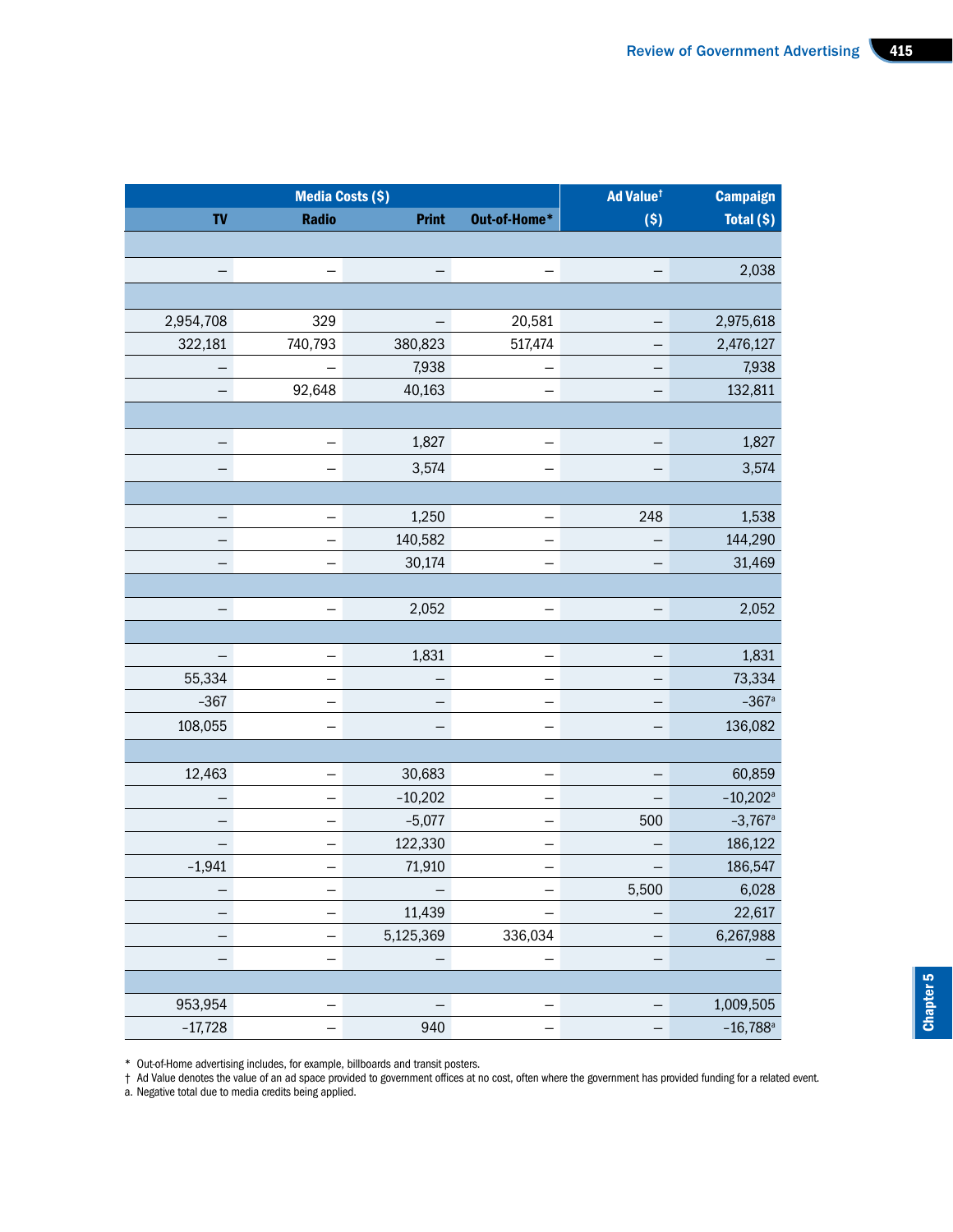|                                               | # of               | # of                     |                          |                          | Third-party Costs (\$)   |                          |                                 |
|-----------------------------------------------|--------------------|--------------------------|--------------------------|--------------------------|--------------------------|--------------------------|---------------------------------|
| <b>Ministry/Campaign Title</b>                | <b>Submissions</b> | <b>Items</b>             | <b>Agency Fees</b>       | <b>Production</b>        |                          | <b>Talent Bulk Mail</b>  | <b>Other</b>                    |
| <b>Energy</b>                                 |                    |                          |                          |                          |                          |                          |                                 |
| Long-term Energy Plan <sup>1</sup>            | $-$                | $\overline{\phantom{m}}$ | $-$                      | $\overline{\phantom{m}}$ | $\overline{\phantom{m}}$ |                          |                                 |
| <b>Environment</b>                            |                    |                          |                          |                          |                          |                          |                                 |
| Protecting Ontario's Drinking Water           | 1                  | $\mathbf 1$              | $\overline{\phantom{m}}$ | $\overline{\phantom{m}}$ | $\qquad \qquad -$        | $\qquad \qquad -$        |                                 |
| <b>Finance</b>                                |                    |                          |                          |                          |                          |                          |                                 |
| Children's Activity Tax Credit <sup>1</sup>   | $\qquad \qquad -$  | $\qquad \qquad -$        | $\overline{\phantom{m}}$ | $\overline{\phantom{m}}$ | $\qquad \qquad -$        | $\overline{\phantom{0}}$ | $\qquad \qquad -$               |
| Ontario Budget <sup>1</sup>                   | $\qquad \qquad -$  | $\qquad \qquad -$        | 6,525                    | 13,775                   | $-$                      | $ \,$                    | 3,115                           |
| Ontario Savings Bonds <sup>7</sup>            | 3                  | 32                       | 403,260                  | 491,638                  | 92,414                   | $ \,$                    | 10,465                          |
| <b>Government Services</b>                    |                    |                          |                          |                          |                          |                          |                                 |
| Licence Plate Sticker Renewal                 | $\overline{2}$     | $\mathbf{3}$             | 4,720                    | 14,137                   | 9,046                    | $\qquad \qquad -$        |                                 |
| Postal Strike                                 | 1                  | $\overline{2}$           | $-$                      | $\overline{\phantom{m}}$ | $-$                      | $-$                      | 771                             |
| ServiceOntario <sup>1</sup>                   | $-$                | $\overline{\phantom{m}}$ | $\overline{\phantom{m}}$ | $\overline{\phantom{m}}$ | $-$                      | $-$                      |                                 |
| ServiceOntario Brand Awareness                | 3                  | 32                       | 165,012                  | 493,875                  | 46,287                   | $\qquad \qquad -$        | 3,708                           |
| ServiceOntario Offices                        | $\mathbf{3}$       | $\overline{7}$           | $-$                      | $\qquad \qquad -$        | $\qquad \qquad -$        | $-$                      | 60                              |
| ServiceOntario Offices <sup>2</sup>           | $\mathbf{1}$       | $\overline{4}$           | $\overline{\phantom{m}}$ |                          | $\qquad \qquad -$        | $\overline{\phantom{m}}$ |                                 |
| <b>Health and Long-Term Care</b>              |                    |                          |                          |                          |                          |                          |                                 |
| <b>Breast Cancer Screening Expansion</b>      | 3                  | 24                       | $\overline{\phantom{m}}$ | 77,863                   | $-$                      | $\overline{\phantom{m}}$ | 18                              |
| <b>Diabetes</b>                               | 4                  | 28                       | $-$                      | 2,300                    | $-$                      | $-$                      | 4,000                           |
| <b>Health Care Options</b>                    |                    | 11                       | 2,756                    | $\overline{\phantom{m}}$ | $-$                      | $-$                      | 3,252                           |
| Health Care Options <sup>5</sup>              | $\qquad \qquad -$  | $\overline{\phantom{m}}$ | $-$                      | $\qquad \qquad -$        | $-$                      | $\qquad \qquad -$        | $\overline{\phantom{0}}$        |
| Health Care Options <sup>1</sup>              | $\qquad \qquad -$  | $\overline{\phantom{m}}$ | $\overline{\phantom{m}}$ | $\overline{\phantom{m}}$ | $-$                      | $\qquad \qquad -$        |                                 |
| <b>Healthy Smiles Ontario</b>                 | 1                  | $\overline{a}$           | 5,270                    | 197,874                  | $-$                      | $-$                      | $-$                             |
| Immunization - Rotavirus Vaccine <sup>4</sup> | $\overline{2}$     | $\overline{4}$           | 4,250                    | 8,590                    | 9,625                    | $-$                      | 567                             |
| MedsCheck for Diabetes Patients <sup>1</sup>  | $ \,$              | $\qquad \qquad -$        | $\overline{\phantom{m}}$ | $\overline{\phantom{m}}$ | $-$                      | $-$                      | $\hspace{0.1mm}-\hspace{0.1mm}$ |
| <b>Public Information Session</b>             | 1                  | 1                        | 350                      | 1,010                    | 1,000                    | $-$                      | 50                              |
| Seasonal Flu                                  | 4                  | 25                       | 43,478                   |                          | 83,295 121,260           | $\overline{\phantom{a}}$ | 1,961                           |
| Seasonal Flu <sup>1</sup>                     | $\qquad \qquad -$  | $\overline{\phantom{0}}$ | $\qquad \qquad -$        | $\overline{\phantom{m}}$ | $\qquad \qquad -$        | $-$                      | $\qquad \qquad -$               |
| Stroke Warning Signs <sup>2</sup>             | $\overline{2}$     | $\overline{2}$           | 7,235                    | 25,241                   | $-$                      | $-$                      | 3,417                           |
| Trillium Gift of Life Network                 | $\overline{4}$     | 18                       | 79,231                   | 312,430                  | 82,628                   | $-$                      | 3,102                           |
| <b>Health Promotion and Sport</b>             |                    |                          |                          |                          |                          |                          |                                 |
| Diabetes <sup>1</sup>                         | $\qquad \qquad -$  | $\qquad \qquad -$        | $-$ .                    | $\overline{\phantom{m}}$ | $\overline{\phantom{m}}$ | $-$                      |                                 |
| World Junior Baseball <sup>1</sup>            | $-$                | $-$                      | $ \,$                    | $\qquad \qquad -$        | $\overline{\phantom{m}}$ | $-$                      |                                 |
| Labour                                        |                    |                          |                          |                          |                          |                          |                                 |
| Safe at Work Ontario                          | $\mathbf{1}$       | $\mathbf{1}$             | $\overline{\phantom{0}}$ | $\overline{\phantom{m}}$ | $\overline{\phantom{m}}$ | $\overline{\phantom{m}}$ |                                 |
| Employment Standards <sup>1</sup>             | $-$                | $\overline{\phantom{m}}$ | $\overline{\phantom{0}}$ | $\overline{\phantom{m}}$ | $-$                      | $\qquad \qquad -$        |                                 |

1. Reported in 2011, but more costs in 2012.

2. Reported in 2012, but more costs in 2013.

4. Violation—ad was reviewed, but did not meet the required standards, then resubmitted and approved.

5. Reported in 2011, but more costs in 2012—approval withdrawn.

7. Changes to the website after approval violated the Act, then corrected by Ministry.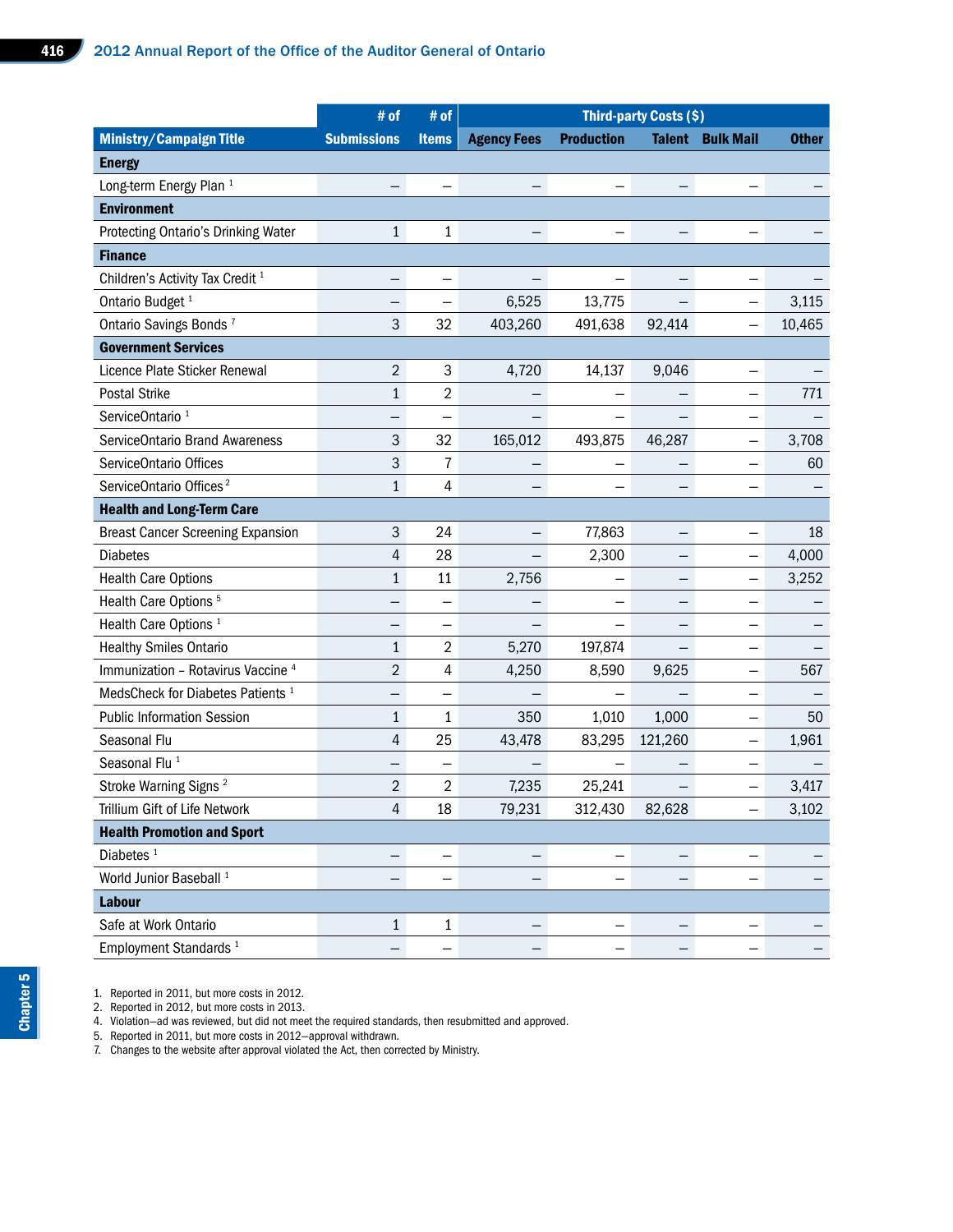| Ad Value <sup>t</sup><br><b>Campaign</b>          |                          |          | <b>Media Costs (\$)</b> |                                 |                          |
|---------------------------------------------------|--------------------------|----------|-------------------------|---------------------------------|--------------------------|
| (S)<br>Total (\$)                                 | Print Out-of-Home*       |          |                         | Radio                           | <b>TV</b>                |
|                                                   |                          |          |                         |                                 |                          |
| 1,706,628<br>$\overline{\phantom{m}}$             | $ \,$                    | $\equiv$ |                         | 1,218,136                       | 488,492                  |
|                                                   |                          |          |                         |                                 |                          |
| 100<br>100                                        | $ \,$                    | $\equiv$ |                         | $-$                             |                          |
|                                                   |                          |          |                         |                                 |                          |
| 262,257<br>$\overline{a}$                         | $\equiv$                 |          | 264,334                 | $-2,077$                        | $\equiv$                 |
| 23,415<br>$\overline{\phantom{0}}$                | $ \,$                    | $\equiv$ |                         | $\equiv$                        | $\equiv$                 |
| 2,619,006<br>$ \,$                                | $\equiv$                 |          | 671,932                 | 157,326                         | 791,971                  |
|                                                   |                          |          |                         |                                 |                          |
| 52,547<br>$\overline{\phantom{m}}$                | 6,037                    |          | 8,742                   | 9,865                           | $\equiv$                 |
| 94,703<br>$\overline{\phantom{m}}$                | $\overline{\phantom{m}}$ |          | 93,932                  | $-$                             | $\equiv$                 |
| $-$                                               | $ \,$                    | 17       |                         | $ \,$                           | $\equiv$                 |
| 2,639,775<br>$\overline{\phantom{m}}$             | $-$                      |          | 361,306                 | $-1$                            | 1,569,587                |
| 5,476<br>$\overline{\phantom{m}}$                 | $-$                      | 5,416    |                         | $-1$                            | $\equiv$                 |
| $\overline{\phantom{m}}$                          | $-$                      | $\equiv$ |                         | $-$                             | $\equiv$                 |
|                                                   |                          |          |                         |                                 |                          |
| 842,677<br>$-$                                    | $\equiv$                 |          | 764,796                 | $\hspace{0.1mm}-\hspace{0.1mm}$ | $\equiv$                 |
| 869,612<br>3,250                                  | $ \,$                    |          | 860,062                 | $ \,$                           | $\equiv$                 |
| 118,030<br>$-$                                    | $\overline{\phantom{m}}$ | $\equiv$ |                         | 112,022                         | $\equiv$                 |
| 1,583,001<br>$-$                                  | $-$                      | $\equiv$ |                         | $\overline{\phantom{0}}$        | 1,583,001                |
| 186,614<br>$-$                                    | 186,614                  | $\equiv$ |                         | $\equiv$                        | $\overline{\phantom{0}}$ |
| 400,056<br>$-$                                    | $-$                      |          | 196,912                 | $\equiv$                        | $\equiv$                 |
| 398,912<br>$-$                                    | $-$                      | $\equiv$ |                         | 375,880                         | $\equiv$                 |
| $-2,379^{\circ}$<br>$-1$                          | $ \,$                    | $\equiv$ |                         | $-2,379$                        | $\equiv$                 |
| 9,921<br>$-$                                      | $-$                      | 7,511    |                         | $\equiv$                        | $\equiv$                 |
| 1,872,918<br>$-$                                  | 271,873                  | $\equiv$ |                         | $ \,$                           | 1,351,051                |
| 5,622<br>$\overline{\phantom{m}}$                 | $-$                      | $\equiv$ |                         | 5,622                           | $\equiv$                 |
| 35,893<br>$\overline{\phantom{m}}$                | $-$                      | $\equiv$ |                         | $-$                             | $\equiv$                 |
| 3,419,458<br>$-$                                  | 1,677,192                |          | 20,769                  | $\equiv$                        | 1,244,106                |
|                                                   |                          |          |                         |                                 |                          |
| 141,082<br>$\overline{\phantom{m}}$               | $ \,$                    |          | 141,082                 | $\equiv$                        | $\equiv$                 |
| 2,400<br>2,400                                    | $-1$                     | $\equiv$ |                         | $\equiv$                        | $\equiv$                 |
|                                                   |                          |          |                         |                                 |                          |
| 1,195<br>1,195                                    | $\equiv$                 | $\equiv$ |                         | $\equiv$                        | $\equiv$                 |
| $-7,260$ <sup>a</sup><br>$\overline{\phantom{m}}$ | $ \,$                    |          | $-7,260$                | $ \,$                           | $\equiv$                 |

\* Out-of-Home advertising includes, for example, billboards and transit posters.

† Ad Value denotes the value of an ad space provided to government offices at no cost, often where the government has provided funding for a related event.

a. Negative total due to media credits being applied.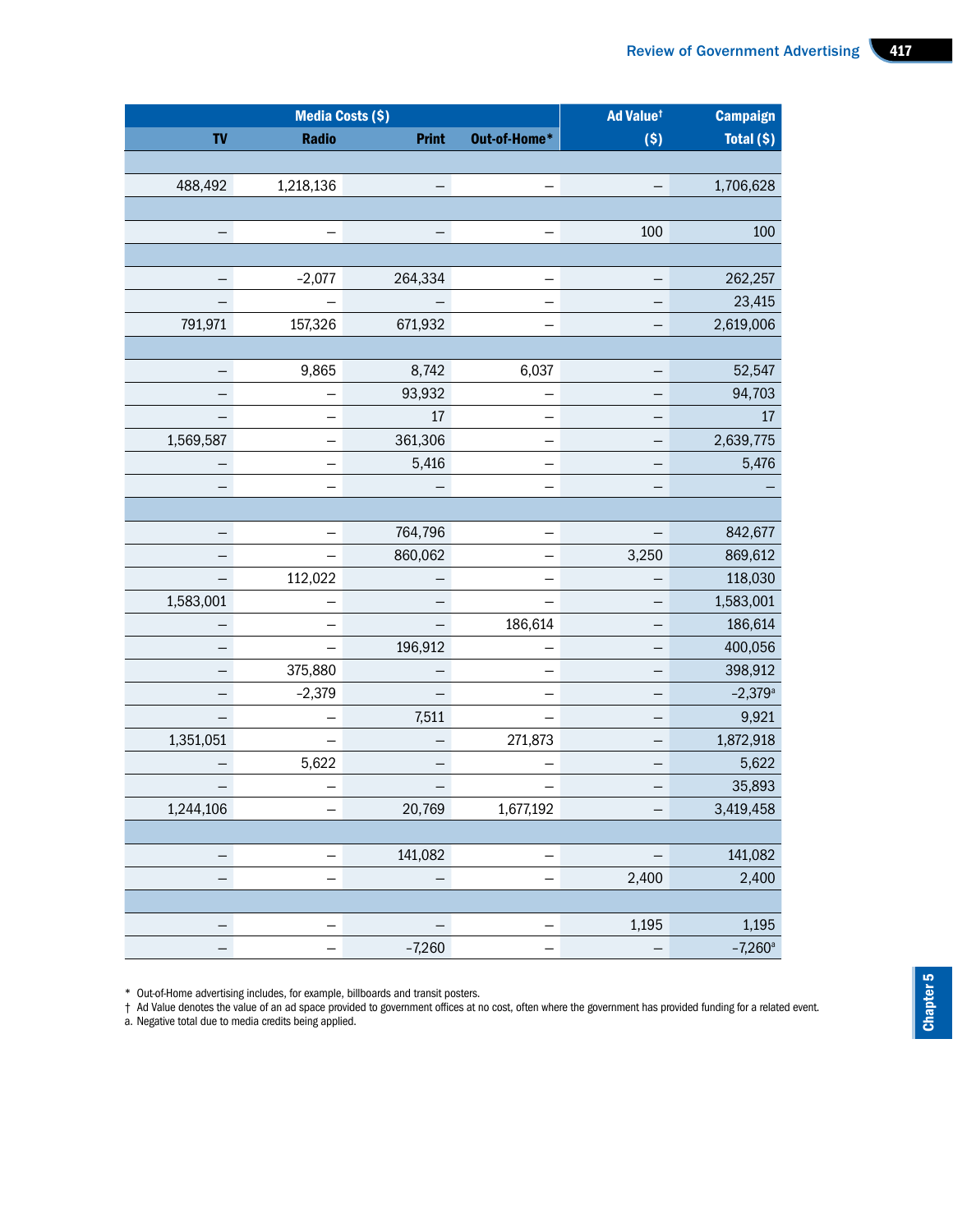|                                                 | # of                     | # of                     |                               |                                     | <b>Third-party Costs (\$)</b> |                          |                          |
|-------------------------------------------------|--------------------------|--------------------------|-------------------------------|-------------------------------------|-------------------------------|--------------------------|--------------------------|
| <b>Ministry/Campaign Title</b>                  | <b>Submissions</b>       | <b>Items</b>             | <b>Agency Fees Production</b> |                                     |                               | <b>Talent Bulk Mail</b>  | <b>Other</b>             |
| <b>Natural Resources</b>                        |                          |                          |                               |                                     |                               |                          |                          |
| Advisory Committee Seeks New                    | $\overline{2}$           | $\overline{2}$           | $\overline{\phantom{m}}$      |                                     |                               |                          |                          |
| Members                                         |                          |                          |                               |                                     |                               |                          |                          |
| <b>BearWise</b>                                 | 1                        | 16                       | $-$                           | 5,154                               | $-$                           | $\qquad \qquad -$        | 4,080                    |
| FireSmart Wildfire Prevention <sup>1</sup>      | $\overline{\phantom{0}}$ | $\qquad \qquad -$        | $\overline{\phantom{0}}$      | $\overline{\phantom{m}}$            | $\overline{\phantom{0}}$      | $\qquad \qquad -$        | $\overline{\phantom{m}}$ |
| FireSmart Wildfire Prevention <sup>2</sup>      | $\mathbf{1}$             | 14                       | $\overline{\phantom{0}}$      | $\overline{\phantom{m}}$            | $\overline{\phantom{0}}$      | $\qquad \qquad -$        |                          |
| Fish Art Contest                                | 1                        | 1                        | $ \,$                         | 200                                 | $-$                           | $\qquad \qquad -$        |                          |
| <b>Ontario Parks</b>                            | 8                        | 8                        | $\overline{\phantom{m}}$      | $\overline{\phantom{m}}$            | $-$                           | $\qquad \qquad -$        |                          |
| Ontario Parks <sup>1</sup>                      | $\qquad \qquad -$        | $\qquad \qquad -$        | $-$                           | 375                                 | $-$                           | $\qquad \qquad -$        |                          |
| Ontario Parks <sup>2</sup>                      | $\overline{2}$           | $\mathbf{3}$             | $\overline{\phantom{m}}$      |                                     | $-$                           | $\overline{\phantom{m}}$ |                          |
| <b>Outdoors Card Renewal</b>                    | 1                        | 1                        | $-$                           | 169                                 | $-$                           | $\qquad \qquad -$        |                          |
| <b>Shoreline Property Notices</b>               | $\overline{2}$           | $\overline{2}$           | $-$                           | $\overline{\phantom{m}}$            | $-$                           | $\overline{\phantom{0}}$ |                          |
| Species at Risk                                 | 1                        | $\mathbf{1}$             | $\overline{\phantom{m}}$      | $\overline{\phantom{m}}$            | $-$                           | $\qquad \qquad -$        |                          |
| Wildlife Management                             | $\overline{2}$           | $\overline{2}$           | $\overline{\phantom{0}}$      | 375                                 | $-$                           | $-$                      |                          |
| Wildfire Prevention <sup>3</sup>                | $ \,$                    | 12                       | $\overline{\phantom{0}}$      | $-$                                 | $-$                           | $-$                      | -                        |
| <b>Northern Development, Mines and Forestry</b> |                          |                          |                               |                                     |                               |                          |                          |
| Northern Ontario Energy Credit <sup>1</sup>     | $ \,$                    | $-$                      | $-$                           | $\qquad \qquad -$                   | $-$                           | $-$                      |                          |
| Northern Ontario Heritage Fund <sup>1</sup>     | $\overline{\phantom{0}}$ | $-$                      | $\equiv$                      | $\qquad \qquad -$                   | $-$                           | $\overline{\phantom{0}}$ |                          |
| <b>Revenue</b>                                  |                          |                          |                               |                                     |                               |                          |                          |
| Tax Credits <sup>1</sup>                        | $-$                      | $\overline{\phantom{m}}$ | 101,479                       | 91,283                              | 48,254                        | 300,560                  | 18,634                   |
| <b>Tourism, Culture and Sport</b>               |                          |                          |                               |                                     |                               |                          |                          |
| Fort William Historical Park                    | 11                       | 20                       | $\overline{\phantom{0}}$      | $\overline{\phantom{m}}$            | $-$                           | $\qquad \qquad -$        |                          |
| Fort William Historical Park <sup>3</sup>       | $\qquad \qquad -$        | 16                       | $\overline{\phantom{m}}$      | $\overline{\phantom{m}}$            | $\overline{\phantom{0}}$      | $\qquad \qquad -$        | $\qquad \qquad -$        |
| Huronia Historical Parks                        | 17                       | 31                       | $-$                           | 2,615                               | $\overline{\phantom{0}}$      | $-$                      | 745                      |
| Huronia Historical Parks <sup>3</sup>           | $-$                      | $\overline{7}$           | $ \,$                         | 7,920                               | $-$                           | $\qquad \qquad -$        |                          |
| <b>Training, Colleges and Universities</b>      |                          |                          |                               |                                     |                               |                          |                          |
| <b>Employment Ontario</b>                       | $\overline{2}$           | $\overline{2}$           | $-$                           | $\overline{\phantom{m}}$            | $\qquad \qquad -$             | $\qquad \qquad -$        |                          |
| Post-secondary Awareness and                    |                          |                          |                               |                                     |                               |                          |                          |
| Public Education <sup>1</sup>                   | $\qquad \qquad \qquad$   |                          | $\overline{\phantom{m}}$      |                                     |                               |                          |                          |
| Study in Ontario <sup>2</sup>                   | 1                        | $\mathbf{1}$             | $\equiv$                      | $\overline{\phantom{m}}$            | $\overline{\phantom{0}}$      | $\overline{\phantom{m}}$ |                          |
| <b>Transportation</b>                           |                          |                          |                               |                                     |                               |                          |                          |
| Drive Safe                                      | 1                        | $\mathbf{1}$             | $\overline{\phantom{m}}$      |                                     | $\overline{\phantom{m}}$      | $\overline{\phantom{m}}$ |                          |
| Veterans Graphic Licence Plates                 | 1                        | $\mathbf{3}$             | 8,000                         | 770                                 | 6,729                         |                          |                          |
| <b>Total</b>                                    | 121                      | 565                      |                               | 1,778,408 2,220,285 714,869 300,560 |                               |                          | 64,780                   |

1. Reported in 2011, but more costs in 2012.

2. Reported in 2012, but more costs in 2013.

3. Contravention—ad was not submitted for review, but reported by Ministry.